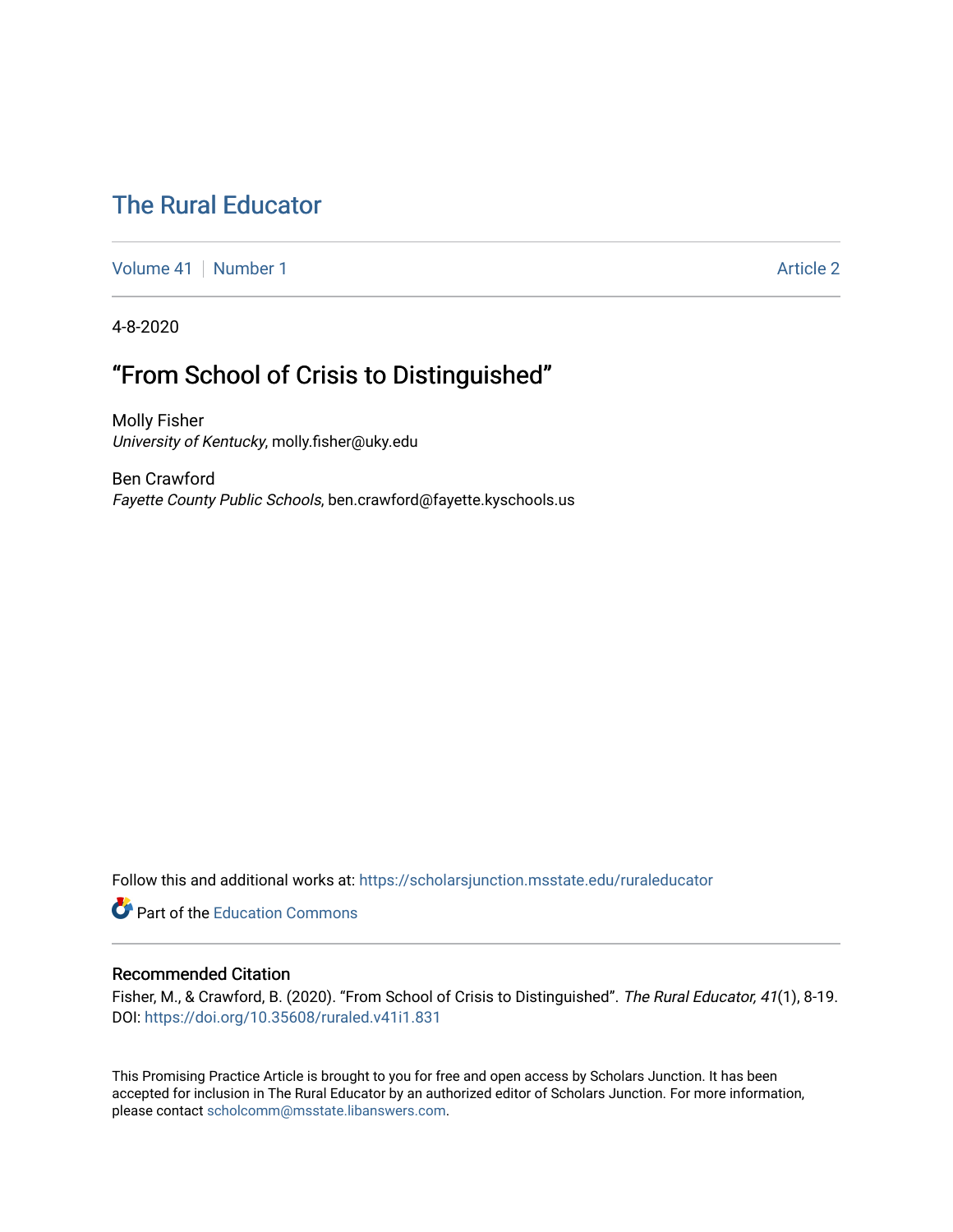## *Promising Practice*

## **"From School of Crisis to Distinguished": Using Maslow's Hierarchy in a Rural Underperforming School**

## **Molly H. Fisher Ben Crawford**

*Despite conditions that would work against a small and rural school in an impoverish rural area of the United States, Fairway Elementary School has managed to excel in its accountability measures. Through interviews with faculty, staff, teachers, students, and parents of children at Fairway Elementary School a model was developed through the lens of Maslow's Hierarchy of Needs. It was found that a new administrator at the school started with the physiological needs of the children and are now working within the esteem stage of Maslow's Hierarchy. Details from each stage of the hierarchy are provided as a promising practice for other rural schools. Fairway Elementary continues to succeed in their efforts to improve not only student achievement, but the culture of their school within an impoverished community.*

Since the 2016 U.S. election, rural communities are gaining ground and entering the spotlight (Biddle, Sutherland, & McHenry-Sorber, 2019; Fulkerson & Thomas, 2019). Due to those changes and aggressive governmental challenges in accountability in U.S. Schools, Fairway Elementary School (herein, FES) has remained a bright light within its small rural mountain county in the South Central United States. Despite conditions that would work against this type of school in its rural location, FES has managed to excel in its accountability measures, which leaves many other schools wanting to know the secret to their success. The town of Fairway is located in Kapp County where residents are mostly native to the county or one of the six surrounding counties. The county faces many obstacles that can work against the success of their schools. Only 67.2% of the residents of Kapp County have a high school diploma, compared to 82.4% at the state level. When it comes to four-year bachelor's degrees, the percentage is less than half of the state percentage of 21%. Healthy lifestyles are not always promoted in Kapp County as they remain above the state percentage in smokers, obesity, physical inactivity, diabetes, child and infant mortality, and teen pregnancy. Kapp County regularly finds itself in the list of the 100 poorest counties in the United States and one of the top ten poorest counties in the state. Perhaps more troublesome is the drug use within Kapp County. Recent statistics show that Kapp County is in the top quartile of drug-related deaths. It is surrounded by six other counties, four of which are

also in the top quartile and two of those are in the top three counties for drug-related deaths. Due to these obstacles, many schools in the area, including FES, are labeled as "at-risk" for academic struggles.

In 2008, FES educated 173 students in grades K-6, and was deemed "low performing" and a "school of focus" due to their performance that fell below the tenth percentile within their state. Within the two years prior to that, the school had undergone four principal changes. However, this is not a case of "urbanormativity" as FES defeats the concept of "rural demonization" that rural means they are uneducated (Fulkerson & Thomas, 2019). That year, a fifth new principal was hired, and a school in dire straits began a reformation. Eight years later, in 2016, the school educated 246 students in grades K-6 and was labeled a "distinguished" school after jumping into the 90<sup>th</sup> percentile of schools in their state. Biddle, Sutherland, and McHenry-Sorber (2019) highlight the emphasis placed on rural America since the 2016 election and they state:

This moment in the national spotlight for rural communities is certainly a time to highlight the good work that has been done, but it is also a time to embrace our opportunity as boundary spanners—to build the case for the relevance of our work, not for its idiosyncrasies, but for its contribution to the broader understanding of education and social context. (p. 12) Thus, this article aims to highlight the good work

being done at FES and provide the school change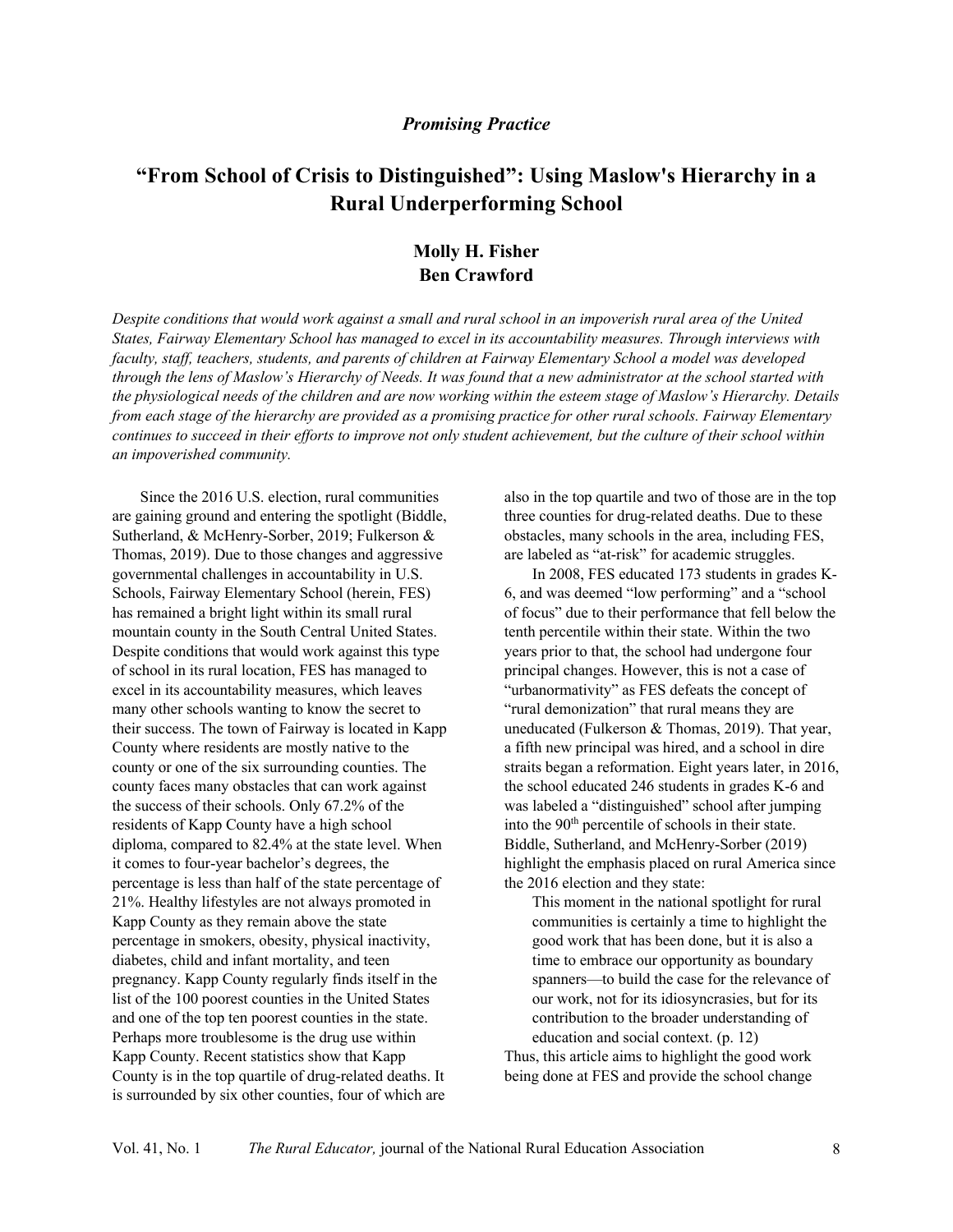model being used at FES as a promising practice that may be replicated at other rural schools.

#### **Characteristics of Successful Schools**

Previous researchers have found several themes that are prevalent within highly successful schools: Curriculum and high-quality instruction (particularly focusing in mathematics and reading) (Brown, 2016; Martin, Fergus, & Noguera, 2010; McLeskey, Waldron, & Redd, 2012), professional development for teachers (Brown, 2016; Cooper, Ponder, Merritt & Matthews, 2005; Martin et al., 2010; McLeskey et al., 2012), organization of network and resources (Cooper et al., 2005, Martin et al., 2010; McLeskey et al., 2012), using data to drive instructional decisions (Brown, 2016; Cooper et al., 2005; McLeskey et al., 2012), and creating a positive school and community relationships (Brown, 2016; Cooper et al., 2005). Not only are these themes important after a child enters kindergarten, but Lee and Bierman (2015) note that these support systems may have even more of a profound effect for lowincome students if classroom and teachers' support of students begins before kindergarten.

Schools must develop strategies for parental involvement that work with the specific population of the school (Bower & Griffin, 2011). In defining parental involvement, Smith (2006) includes times when parents use school resources, such as the school's family services office or take advantage of any service the school offers, rather than only including times parents volunteer or attend extracurricular activities. It should also be noted that parental involvement looks different for at-risk, lowincome schools, as the school may need to provide services for parents as well as students, rather than expecting the parents to be an additional resource (Smith, 2006).

In a more specific case, Ingram, Wolfe, and Lieberman (2007) used a questionnaire to survey parents about their involvement in schools that serve high-achieving, low-income, at-risk populations. The findings revealed a correlation between parental involvement and higher performance, with certain types of involvement correlating higher. The most effective involvement was an investment in resources to learn at home (Ingram et al., 2007). Most encouraging from this study, was parent feedback that suggested that schools can influence parental involvement in a child's education by providing training for parents on how to help their child in the

home, as well as training for teachers on how to influence and increase the involvement parents have in the home (Ingram et al., 2007). Other research also points towards communication and home learning activities employed by the classroom teacher can have a tremendous effect on parental involvement in a child's education, therefore a teacher's instructional strategies and communication with parents potentially has an impact on parental involvement (Bower & Griffin, 2011). Butterworth and Weinstein (1996) suggest creating a "diversity of niches" for students, staff, and families to feel welcome, included, and give them a place to explore and share their talents in order to create a community of motivated and successful learners.

#### **Models for School Change**

There is always a need for growth and improvement in schools; therefore, schools consistently find ways to change. Woolner, Thomas, and Tiplady (2018) report about the changes at Southside School and Town End Academy by following a model based on the work by Priestley (2011) beginning with the *supporting* stage with basic events with parents, new curriculum, staffing, and training. After that, the changes must be *sustaining* through enacting, enhanced collaboration and training, and increased parental involvement to eventually arrive at the *institutionalization* stage of change that supports a shift in thinking for students and teachers. Each stage of change within the model contains three locations for change: individual, structural, and cultural. The school change program detailed by Darling-Hammond, Ramos-Beban, Altamirano, and Hyler (2016) focuses on student achievement by promoting more personalized instruction, college preparation, multiple paths to learning, flexible supports, highly competent educators, and engagement within the community.

The Collaborative for Academic, Social, and Emotional Learning (CASEL) promotes the use of social and emotional learning (SEL) to assist with academic growth in schools (CASEL, 2003). By teaching self-awareness, self-management, responsible decision-making, relationship skills, and social awareness in their classrooms, it can improve academic achievement and these key components are supported at the school and community levels. While models focusing on student-specific endeavors are needed, other useful models can and should focus on the entire school, including physical spaces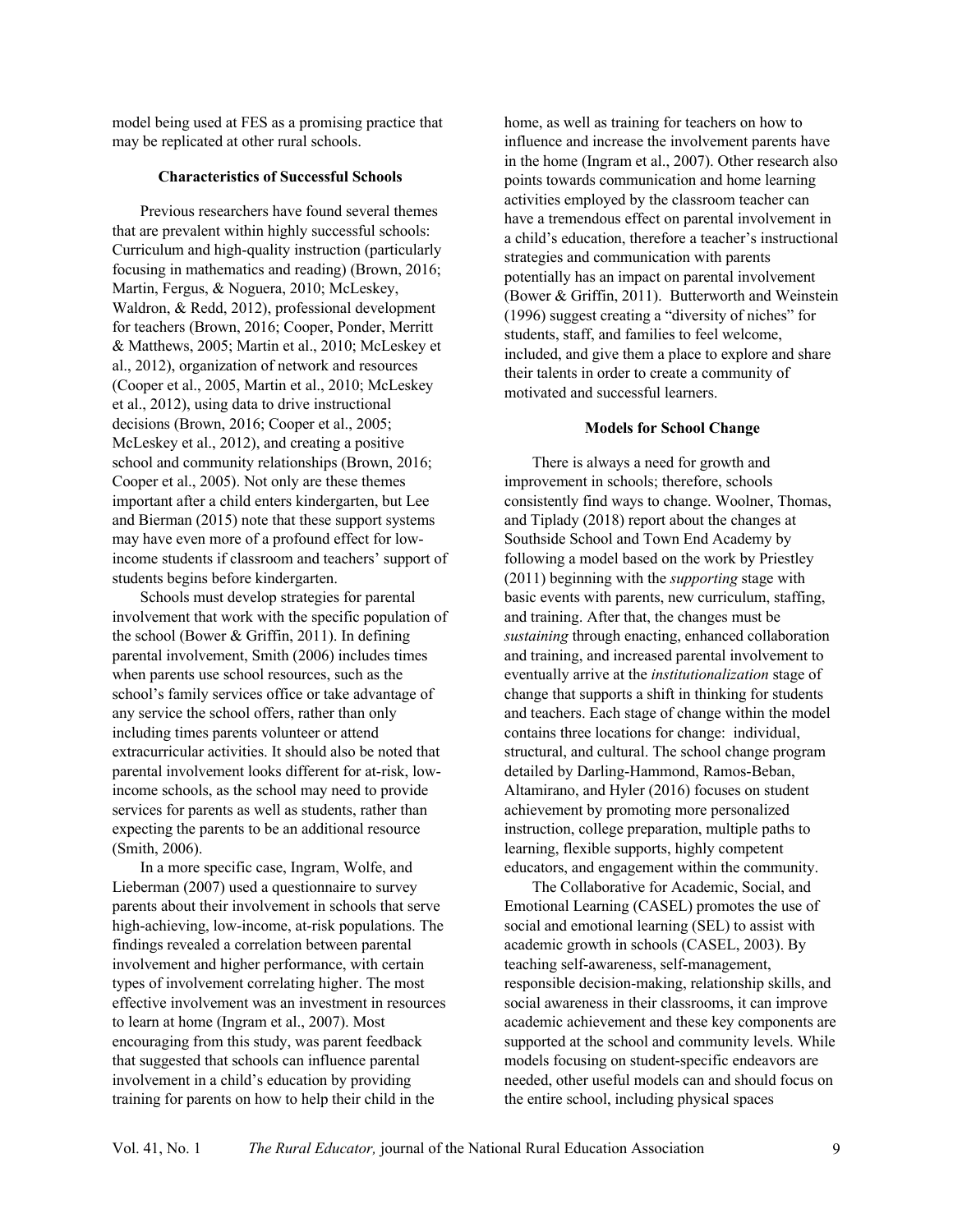(Woolner, Thomas, & Tiplady, 2018). While student achievement is the ultimate goal, FES has cast a wider net on school changes, which can be better described through a more all-encompassing framework.

#### **Maslow's Hierarchy of Needs**

A.H. Maslow developed a hierarchy of human needs which can be and has been applied to a myriad of audiences since its initial inception (Maslow, 1943). Those applications range from non-education fields such as religion (Anburaj Balraj, 2017), farming (Cheng & Qi, 2015), and financial planning (Lee & Hanna, 2015) to education research studying student retention in higher education (Brookman, 1989), teacher's needs (Weller, 1982), and more specifically, the needs of mathematics teachers (Fisher & Royster, 2016). This hierarchy consists of five stages, and each stage is dependent on the satisfaction of the prior stage (Maslow, 1943). The beginning stage of Maslow's hierarchy is the *physiological stage* and contains the needs of humans to survive. Before humans can feel love or esteem, they must first have food, water, shelter, and sleep. After the satisfaction of the physiological stage,

humans move to the *safety* stage that involves the removal of threats of danger, good health, organization of a schedule, and job security. The next stage of the hierarchy is the *love* stage. A human's love needs reside in the presence of friends, family, and the love of a partner. Maslow (1943) emphasizes that the love stage not only involves receiving the love of others, but also giving love to others. The penultimate stage of Maslow's hierarchy is the *esteem* stage. This is the point where a human has self-respect as well as the respect of others and satisfaction of the esteem stage leads to higher selfconfidence and self-efficacy. The final stage, selfactualization, is a very theoretical stage as it can mean many things for different people. It represents a stage of self-fulfillment where one can "become everything that one is capable of becoming" (p. 382).

In 2016, Fisher and Royster used Maslow's hierarchy to support the needs of teachers. They used prior research of Maslow's hierarchy combined with their interviews with mathematics teachers to create a similar hierarchy for teachers. That model, compared with Maslow's original hierarchy, is found in Figure 1, below. While Maslow's hierarchy was originally



#### *Figure 1.*

Maslow's Original Hierarchy (Maslow, 1943) compared to Maslow's Hierarchy for Teachers (Fisher & Royster, 2016)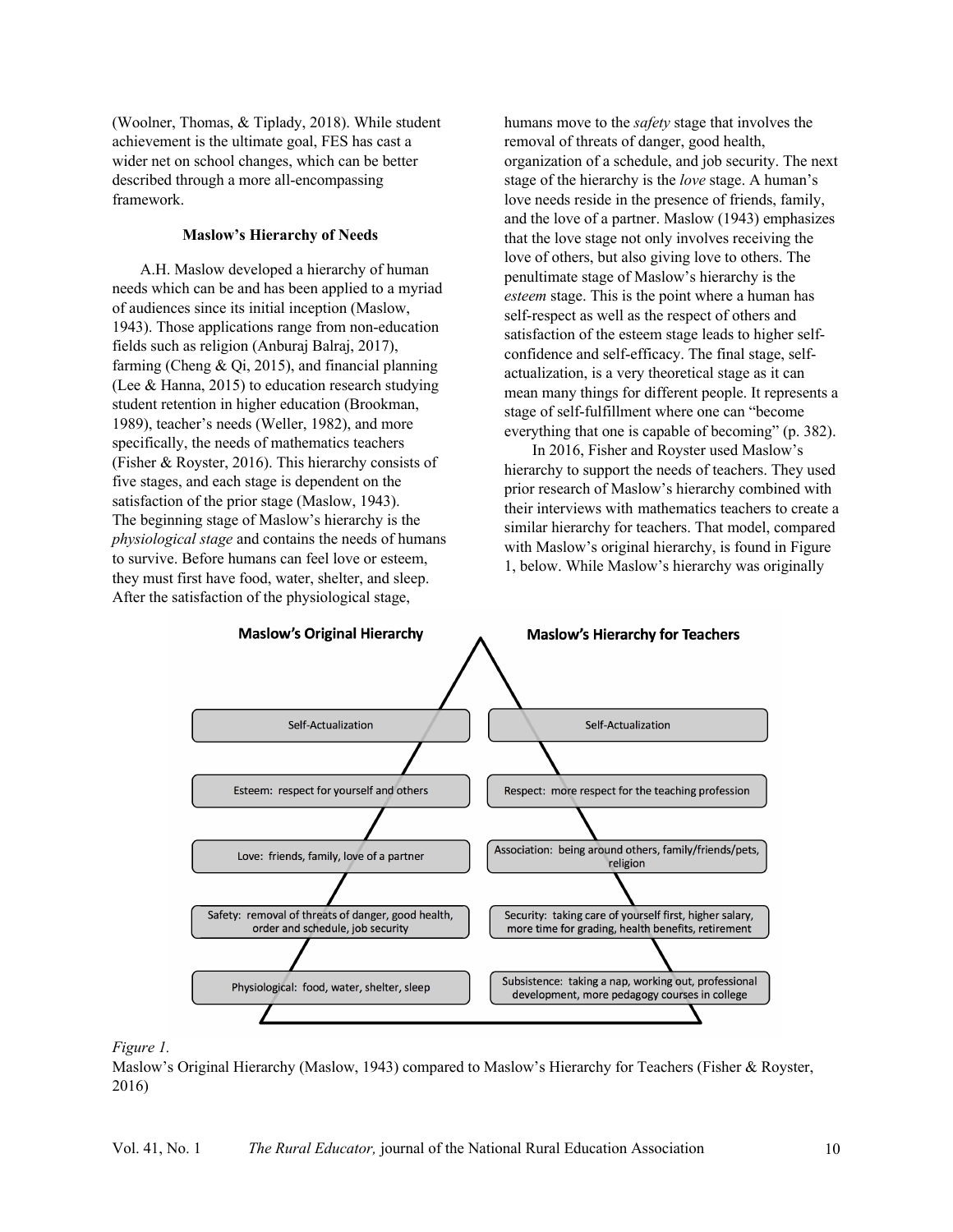written for basic human needs, its purpose has been transformed for educational purposes; however, research for how it is incorporated for *children's needs* in schools is not prevalent. The hierarchy developed by Fisher and Royster (2016) combined with Maslow's original hierarchy (1943) can be used as a starting point for developing a similar hierarchy for children that can be used in at-risk schools to meet the needs of students.

While many research studies exist that outline individual strategies for improving school success (Brown, 2016; Martin, et al., 2010; McLeskey, Waldron, & Redd, 2012; Cooper et al., 2005), larger and more encompassing models for school change (Woolner, et al., 2018; Priestly, 2011; Darling-Hammond, et al.. 2016), and using Maslow's hierarchy to support individuals' needs (Brookman, 1989; Weller, 1982; Fisher & Royster, 2016), there is not research to support the use of Maslow's hierarchy to support school change. This research is unique in that Maslow's hierarchy is not being used to support a single group of individuals, rather it is used as a lens to support success of an entire school of children, parents, faculty, staff, and the community.

#### **Methodology**

In order to best understand the interventions and changes taking place at FES, a quasi-experimental qualitative approach was used to collect and understand the interventions. "Category Construction" (Merriam, 2009) was used to develop interview protocols and analyze the data for emergent themes.

#### **Participants**

The participants in this qualitative study consist of the faculty, administration, other school personnel, students, and parents from Fairway Elementary School. The students at FES closely represent the population of their rural county with a population of 98% white students and over 90% that qualify for free/reduced lunches. Many students in the school face unimaginable hardships at home such as being raised by grandparents or other family members, not having sufficient food supplies, and not being able to purchase needed school supplies. Consequently, few children are considered "Kindergarten Ready" when they begin at FES. The Brigance Assessment is used to assess readiness for entering Kindergartners and in

2015, only 18% were deemed ready, compared to only 7% the year before.

There are 13 certified teachers at FES in grades K-6 (which includes two teachers of exceptional children) and they closely represent the typical population of elementary teachers in that they are predominantly white females (all white, 11 females, 2 males). In addition to these K-6 certified classroom teachers, there are a myriad of support staff and other faculty consisting of specials teachers, a curriculum coach, a reading recovery specialist, computer lab coordinator and others, all with a variety of educational backgrounds and experience levels. The name of the school as well as all participants have been changed for anonymity.

#### **Data Analysis**

All participants were interviewed using a semistructured interview protocol. Parents, students, faculty, and administrators were all interviewed with a different protocol, but each protocol was organized by similar themes. Each began with demographic questions and then proceeded to ask questions about their individual teaching/learning preferences and then questions regarding the school. Example questions from each protocol are found in Table 1. First, certified teaching faculty were interviewed in small focus groups of two to six per group in order for researchers to learn more about the school and students as well as establish a relationship with the faculty. Then, approximately a month later, more detailed individual interviews took place. Of the 13 certified classroom teachers, 12 were interviewed as one was not available during the interview visits. In addition to those 12 teachers, nine other faculty and support staff were interviewed, including the curriculum coach and the principal, as well as a sampling of seven students, stratified by grade level and three guardians that were not already employed by the school (many school staff members also have children attending FES). Staff and student interviews were audio-recorded and later transcribed for analysis. Parent interviews were conducted via telephone and the data consists of researcher notes from those conversations. "Category construction" (Merriam, 2009) was used to analyze the data for relevant themes or "categories". The responses were entered into a data analysis table and organized such that each participant had their own column and each row represented questions from the interview protocol in order to compare all answers in one row.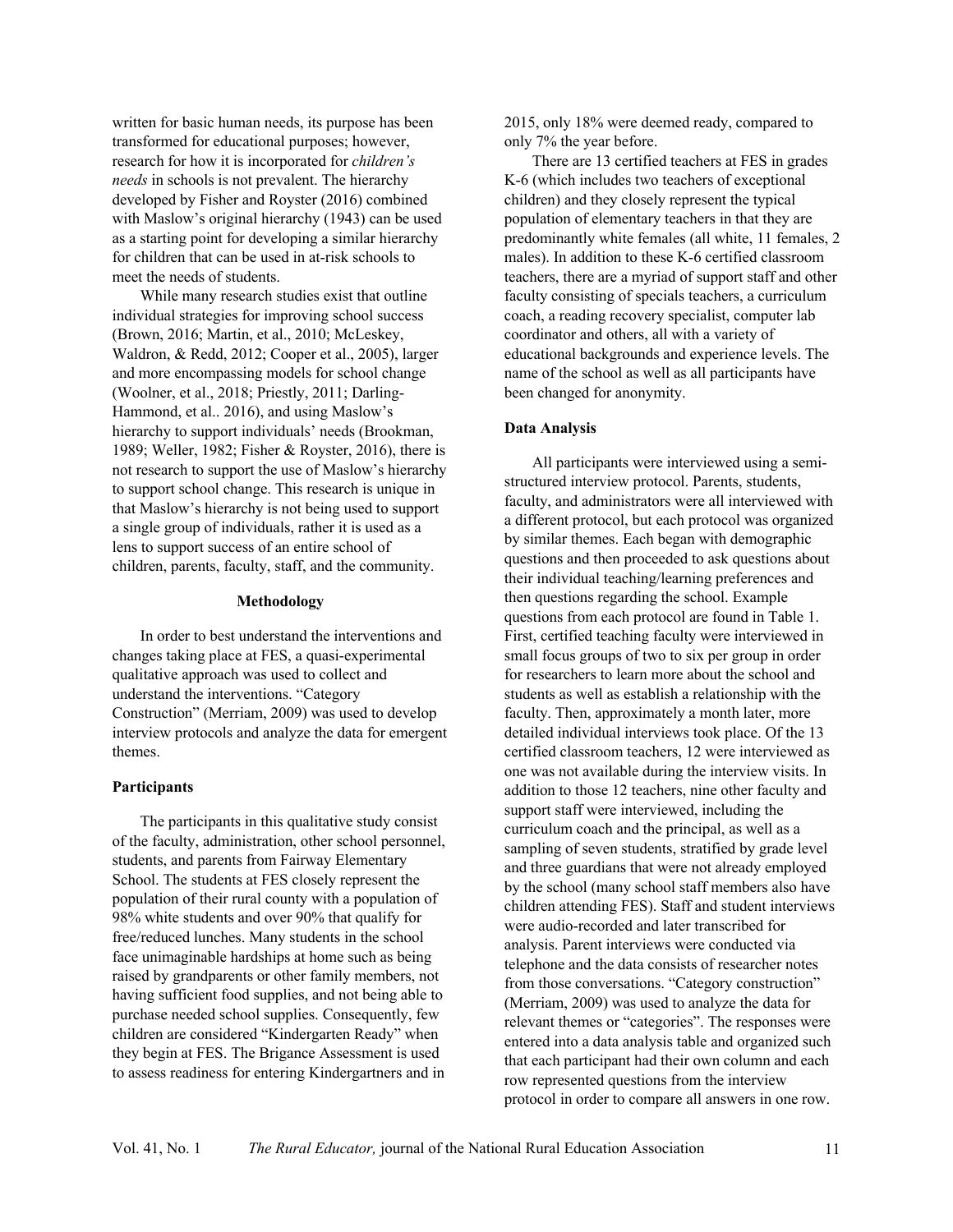Table 1 *Sample interview questions*

|                 | Demographic Level                                                      | Individual Level                                                                                             | School Level                                      |
|-----------------|------------------------------------------------------------------------|--------------------------------------------------------------------------------------------------------------|---------------------------------------------------|
| Teachers        | What grade do you teach?                                               | What do you do for students                                                                                  | Do you think FES is a                             |
|                 | How/Where were you certified that are falling behind? Or,<br>to teach? | advanced students?                                                                                           | successful school? Why or<br>why not?             |
| Administrators  | Were you formerly a teacher?<br>(What grades?)                         | What would you recommend a<br>teacher do for students that are<br>fallings behind? Or, advanced<br>students? | How do you use student data<br>to make decisions? |
| <b>Students</b> | What grade are you in?                                                 | How does your teacher help you What makes you try hard at<br>learn?                                          | school?                                           |
| Parents         | How many children do you<br>have attending FES?                        | How often and to what extent<br>do you discuss school with your FES? In what ways?<br>$child(ren)$ ?         | Have you ever volunteered at                      |

Merriam (2009) suggests identifying "segments in your data set that are responsive to your research question." (p. 203). This data entry procedure resulted in themes emerging from those segments and the relevant responses were organized into smaller groups based on these emergent themes and new categories. Merriam (2009) describes these categories as "same as a theme, a pattern, a finding, or an answer to a research question" (p. 178).

One member of the research team took notes while conducting the interviews based on the different categories of the protocol. After the interviews were transcribed, the other member of the research team used the transcripts to organized actual responses into categories. Both researchers then came together to determine the overall themes and come to a consensus of the themes (Harry, Sturges, and Klingner, 2005) in order to reduce single researcher bias. As themes started to emerge, the researchers found that the transformation of FES followed a particular trajectory that closely matched the themes outlined in Maslow's Hierarchy. These overarching themes regarding the success of FES emerging from the interviews were organized into Maslow's Hierarchy to best represent the resources used to improve the success at FES. The results of those categories, as they relate to the first four stages of Maslow's hierarchy, were analyzed and those results aided in the design of a hierarchy that represents an entire school (Figure 2). Upon completion of the data analysis, the results were shared with Principal Thomas and Ms. Lewis (the curriculum coach) as a form of "member checking" (Creswell & Miller, 2000). They provided feedback and clarifying

comments to better describe particular themes of the data analysis, which improves the validity of the qualitative data collected.

#### **Results**

At this time, FES's central focus is on school culture and instilling pride in the students and parents in the community (Esteem), but that was not their initial focus when their new principal, Mr. Thomas, started in 2009. He was aware that there were more important concerns at that time, and they started with physiological needs.

## **Physiological Stage – Resources for Students, Faculty, and Parents**

Principal Thomas and his staff have become quite resourceful in acquiring resources for staff and students. In 2009, he realized that many of the students at FES were not receiving proper nutrition and food at home over the weekends. Using funding from some local agencies, they started a program that provided those students with food every Friday. At the end of each week, those students received a backpack full of food to nourish them through the weekend. At that time, every student at FES was receiving the food each week. Now, less than 30% of students each week are receiving this additional supplement.

Much of the growth of FES can be attributed to the educational resources made available to students, teachers, and families. Research shows the efficient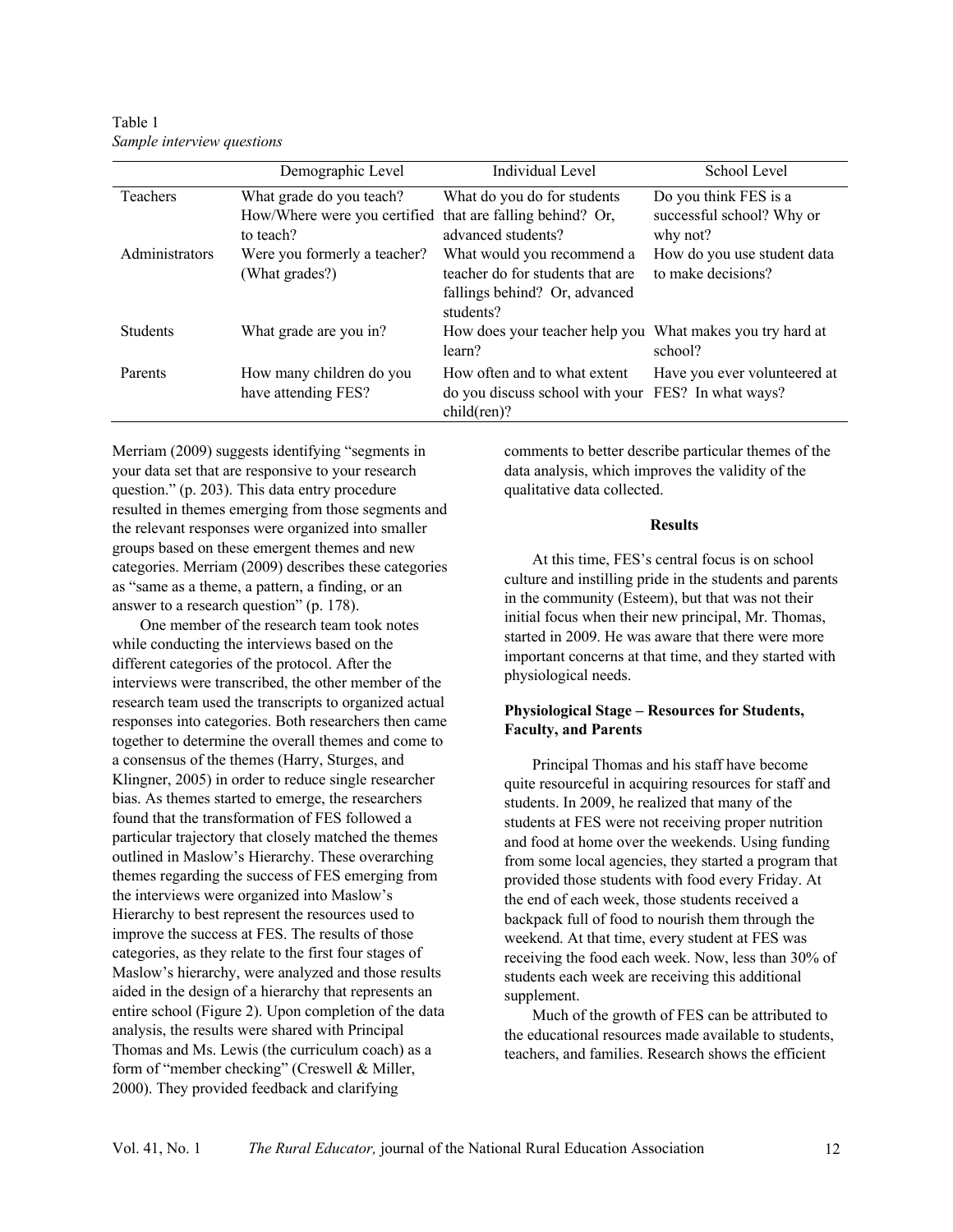

*Figure 2* Maslow's Hierarchy to Support Struggling Schools

use and flexibility in using resources are common themes in high-performing, high-poverty schools (Kannapel & Clements, 2005). At FES, teachers are met with almost any need they have with a responsive administrator and swift action. When asked if there was anything needed to make teachers' jobs easier, Miss Haste, a fourth-grade teacher, responded with "Honestly, I couldn't think of anything. If I need a supply, if I have an idea, if I have a concern, there's never been anything I went to him [Principal Thomas] with that he's not went out of his way to make it happen."

Each teacher interviewed was asked to identify their "greatest resource at this school." Often, teachers gave multiple answers because they know who to go for the type of support they need. "That's a tie, because I have several people I go to." Said Miss Haste. The most common answer to this question was the curriculum coach, Ms. Lewis. She is credited for being able to answer any question anyone in the building has, or she at least promises to return with an answer. She also creates pacing guides for each teacher and goes through them and how they connect to common core state standards. Ms. Lewis also reviews data from standards-based assessments with teachers in an effort to guide future instruction, enrichment, and interventions.

When it comes to technology, the school has slowly immersed itself in resources to support students, teachers, and families. Prior to 2008, FES had few working electronic resources such as computers. The school is now working to become one-to-one with Chromebooks in the coming years through funds donated from agencies familiar with the school. Students use these on a daily basis to support learning through the use of common core aligned math and reading programs. This resource fuels the intensive intervention program at FES. Almost every teacher also uses "Class Dojo", a communication tool that anonymously notifies students of behavior issues in the moment without disrupting the flow of the class and drawing attention to the student's misbehavior. It also provides information to parents through a messaging system that can be used on a computer or mobile device. In addition to these classroom technologies, the administration ensures support staff, such as interventionists, speech therapists, etc. are given the technology and resources they need.

## **Physiological to Safety Stage – Involving All Stakeholders**

Research has shown a correlation between parental involvement and high student performance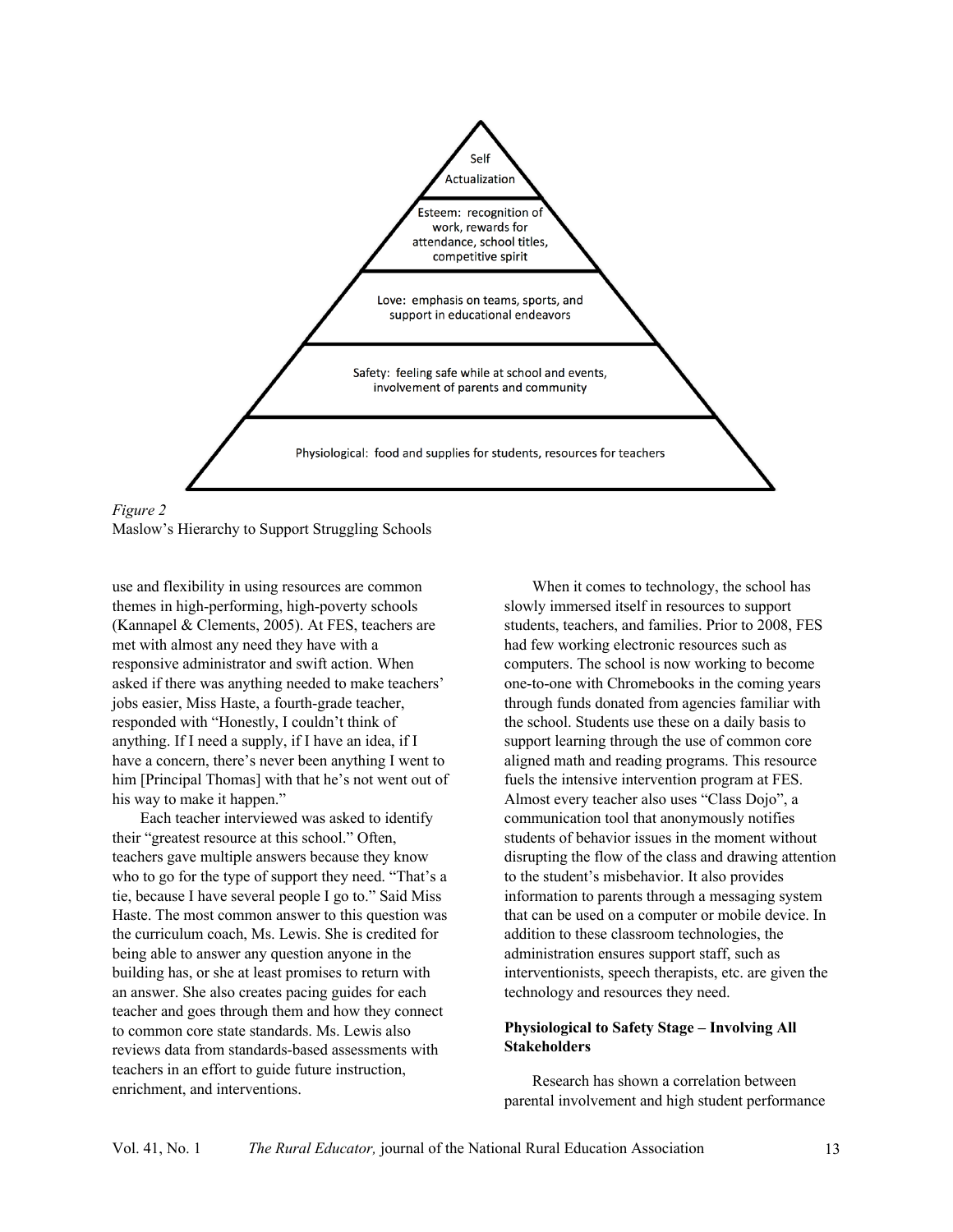(Ingram et al., 2007); however, Bower and Griffin (2011) found that parental involvement opportunities must be specific to the population of the school. This is something that FES excels in as they carefully plan activities that support the families involved with the school in order to increase involvement. Recently, FES began using family gatherings and meals to promote parent involvement. Prior to 2008, students and their parents rarely attended school-related functions outside of the school day. Now, these events are how many teachers communicate with parents. Typically, around once per quarter, they host an event either before school hours or in the evenings and the cafeteria workers prepare a meal suitable for the time of the event. They have hosted breakfast meals, dinners, full Thanksgiving meals, ice cream socials, and other events to bring parents and families to the school. This is a time for parents to learn more about the school, the principal, and their child's teachers. The teachers also use this time to informally communicate with parents about their child's progress and other upcoming events. The informal communication is very important for Principal Thomas. Formal conferences are intimidating for parents as many of the parents involved with the school did not finish high school, so being in a room with several education professionals is overwhelming for them. Thus, these informal events remove the intimidation factor involved with attending a meeting at their child's school. Principal Thomas explains, "When we engage them, I think it's more of a culture piece, versus the academic." He believes once the supportive culture is established, the academic culture will come naturally.

At least once per year, FES hosts a "parent workshop" where they invite parents to the school to learn about the school curriculum resources. They typically pair this event with their winter holiday program in which most students are involved in order to promote higher attendance. During this event, the faculty teach the parents how to use the online resources available with their curriculum materials and how to log into the parent portal and check their child's progress. Since this occurs in the month of December, it is prior to the possible winter weather days that can cause cancellation, so it is an ideal time to teach parents about the non-traditional instruction days that may be needed during the upcoming winter months. When Ms. Lewis (the curriculum coach that plans most of these events) was asked whether they had strong participation, she stated "A lot come to that because we feed them." Hosting a family meal

has proven to be a successful tactic for inviting parents and families to the school since many of the families involved with FES students do not consistently receive hot meals. In regard to these family nights, Ms. Owens, an instructional assistant, says, "…when they do open house [in the past], I remember we might have 20 people, now you can barely get in. We do a Thanksgiving dinner and there will be a line out the door. [Principal Thomas] definitely got the community involved."

These types of informal meetings and opportunities for community involvement help parents learn more about the school and all of the staff members, not just the one teacher their child will spend the majority of their day with. Mrs. Green, a parent of FES children, said "When you take your kids [to school], you never know who all is going to see the kids that day. It makes you feel at ease [at FES] because you know who your kids are with."

### **Love Stage – Educational Support and a Focus on Teamwork**

**A Spotlight on Sports.** FES prides itself on its winning athletics teams. This may appear to be a gratuitous focus for those not directly involved with the school, but for those in the community, the connection is apparent. The school has two boys' basketball teams (one for lower grades and one for higher grades) and the teams regularly perform in the county basketball championship. In addition to the boys' basketball teams, they support cheerleading squads during these events. The cheerleaders perform during basketball games and also compete for the county titles in cheerleading each year. The emphasis on sports at FES is not always about the sport itself, it is about the connections made, teamwork, friendships, and pride in the school. This is further confirmation that Principal Thomas believes that you embrace the students, parents, community, and culture (Love Stage), then the academics will fall into place as a result (Esteem Stage). As a student, this is another opportunity to have the teachers cheering you on. One parent, Mrs. Green, who has had up to three children at FES at one time, noted that Principal Thomas and nearly all of the teachers attend the sporting events to cheer for all of the students, not just their own children that may be playing in the sport.

The faculty also now emphasize the importance of sports in supporting community involvement and use these events to capitalize on parent contacts.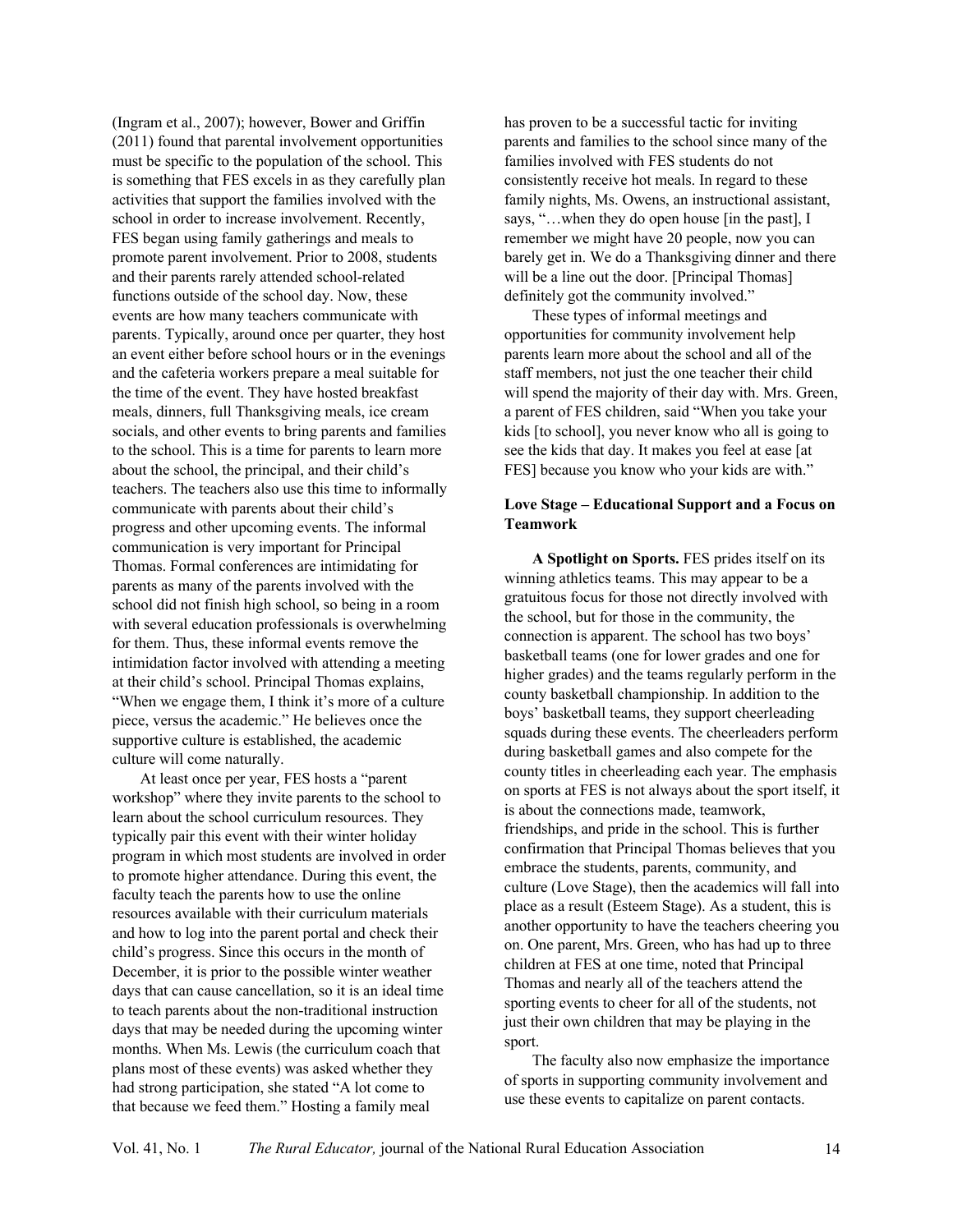During the basketball games at FES, the basketball gym is full of students, parents, and other community members there to support their local team. Ms. Edwards candidly describes her informal parent meetings at basketball games, "I can catch them at ball games…I don't know how many parent-teacher conferences we have at ball games. But, they'll start it with 'How are they doing in class' and I'm like, 'Well, glad you asked.'" This pride for the sport and their success in it means that students want to come to FES to participate in their sports programs because they want to participate in a program with that level of support and excitement.

**Educational Intervention System.** Beyond the focus on sports, FES provides educational support through an organized intervention system designed to provide opportunities for students to work with faculty and staff members to get caught up to grade level. The most commonly identified strategy for success in a high-achieving, low-income, rural school is the creation of a support system or structure that provides various types of support needed specific to its faculty, staff, students, and families (Kearney et al., 2012; Barley & Beesley, 2007; Education Trust, 1999; Cooper et al., 2005; Martin et al., 2010; Brown, 2016). FES implements a three-tiered intervention system to support students at all levels.

**Tier I – Identification.** The intervention system at FES begins with the identification process, where students are categorized by achievement and identified early when a problem arises. At the beginning of each school year, grade levels with more than one class are split into different teachers' classes by ability group. This allows for teachers to provide consistent interventions and alternative instruction when needed. Miss Haste explains her lower-ability fourth grade class, "We are ability grouped by homeroom, so my whole group is struggling, so what we do is I go back in the afternoon and I address missing skills. So, our afternoon block is completely based on what skills are they missing and what they need most as a fourth grader."

In addition to creating homeroom classes by level, the school has mathematics programs that differentiates assignments for students. Pearson's enVisionMATH program provides differentiated instructional resources, formative assessments, and practice assignments. There are also reading programs, including IXL, Lexia Learning, and

Alphie's Alley, which place students on their current level and advance them as they progress through content. The school's curriculum coach works alongside teachers to use these diagnostic computer programs to understand where students are struggling and when they need further instruction. All of these strategies begin within the classroom and if teachers see a need for further help, they begin Tier II intervention and actually begin to pull students out of the classroom.

**Tier II – Intervention Outside of the Traditional Classroom.** For Tier II intervention, students are placed by grade-level into a math and/or reading intervention group with a supplemental staff member. Throughout their Tier II interventions, data is kept and reported to the school's curriculum coach. Once a student shows growth and is caught up, they may be removed from the Tier II intervention group(s) to create room for other students. Sometimes a student may remain in Tier II interventions for a prolonged amount of time, allowing them to receive continuous interventions as needed. There are full-time interventionists who are classified staff members, and certified "specials" teachers, such as the gym teacher and the computer lab teacher, that serve their time outside of their typical classes working with students to catch them up to grade level. Ms. Williams is the computer lab teacher that regularly works with students that are in various tiers of the intervention system. She describes her work with these students by saying, "they have to go through 3 tiers before you can try to get them tested [for special education]. So, that's what they're getting with me – one on one and small group…Lots of interventions so we can document and test for special ed." This time is available to those interventionists because the school is so small it only requires less than half-days of teaching those classes to see all students once per week, so teachers like Ms. Williams can still conduct her computer lab instruction as well as assisting in the tiered intervention program.

**Tier III – One to one instruction.** Once tier II interventions are put in place for a prolonged period of time, students may be referred for tier III intervention if there is little to no improvement. Once a student reaches tier III, they are assigned to an individual teacher, where they use varied strategies to teach basic skills that hinder students from learning in the traditional classroom. If the student does not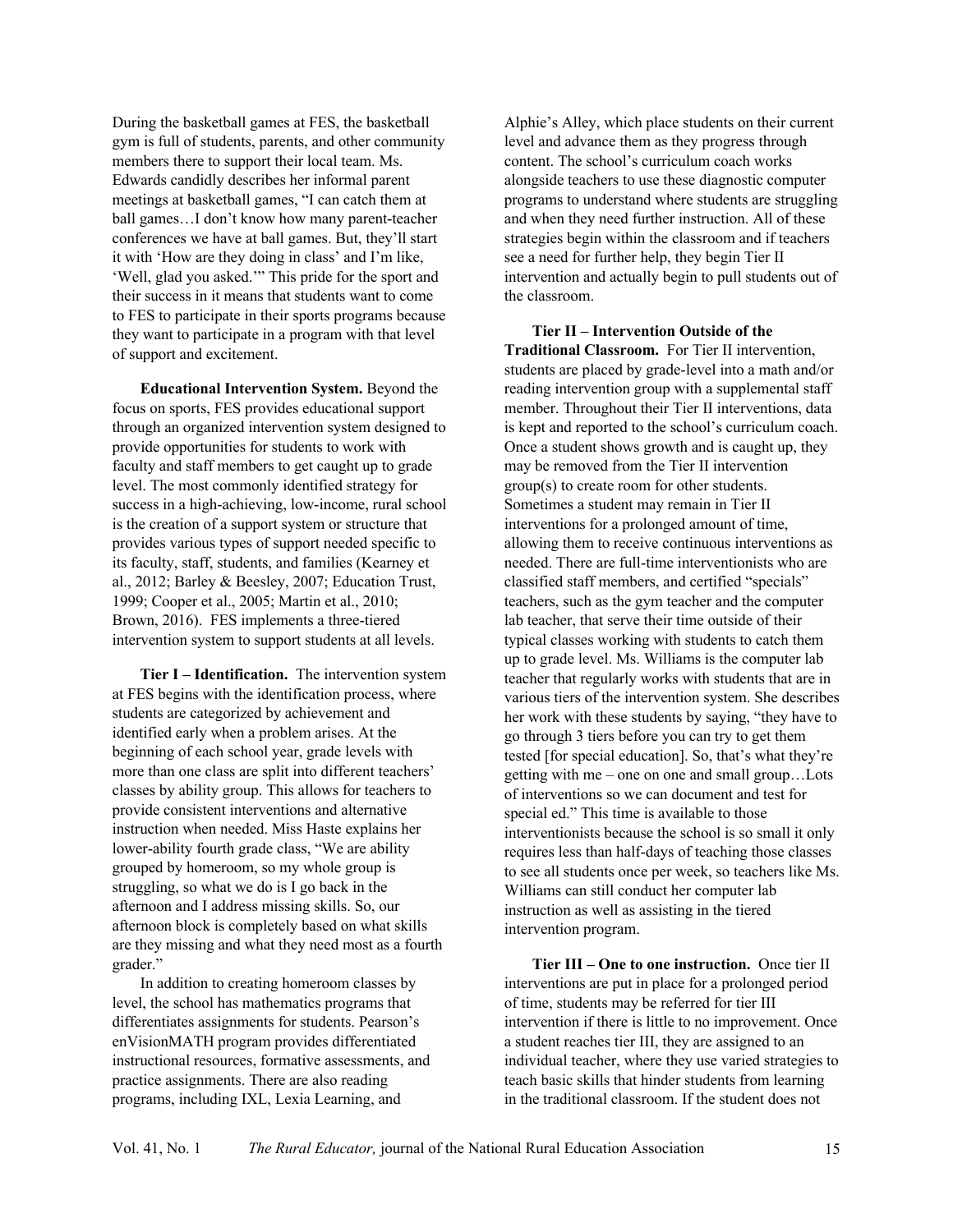show progress with the tier III interventions, then they will begin a referral and testing process for special education classification.

The entire intervention system is fluid and adjusts to student's needs based on data collected by both classroom teachers and interventionists. This is consistent with the findings of Martin et al. (2010), which identified two of four key strategies for meeting the needs of the whole child: network organization and network supports to have an organized line of support to meet the students' needs. Both the principal and curriculum coach support each step of intervention and ensure the process continues to meet the needs of all students. This new and organized intervention system ensures that at no level in the process does any staff member essentially give up on any student. Principal Thomas describes this mentality by saying, "My advice, is you can't give up on them. A lot of times, it might be that relationship builder. I think that if a kid will 'run through a wall' for you, they're more apt to listen and participate and try to do better."

**Educational Support Beyond School Walls.**  The curriculum and resources available inside and outside of the school impact the student learning as well as the parent support, especially in a topic such as mathematics that many parents have not learned in many years. Frustrated parents that are many times decades removed from mathematics courses can get additional help through the curricular resources available at FES. The use of enVisionMATH for their instruction as well as an online resource called IXL for remediation help expedite the learning process in mathematics. The enVisionMATH curriculum contains online videos and help sites designed for parents to help provide them instruction for helping their child outside of the school day. In reading, FES uses the Reading Wonders program by McGraw-Hill where students receive specialized support to better meet their needs and provide assignments via computer that they can complete from home. This supports previous research indicating that having ways to learn at home as well as parental instructions can be beneficial for increasing parental involvement (Ingram et al., 2006; Bower & Griffin, 2011). These curriculum and software resources also provide differentiated assignments for students, depending on their level of understanding.

During the winter months, when absenteeism is above 15% for three to five consecutive days, the school system will close schools to allow time for

students and staff to recover from illness. During the 2016-2017 school year, Fairway Elementary lost 13 instructional days, with the majority of them due to illness. They were allowed 9 "non-traditional instruction" days in which students completed assignments from home in order for the day to be counted as an instructional day. FES teachers do not let days like this prevent them from teaching the concepts they are required to teach. The online videos and curriculum through enVisionMATH, IXL, and Reading Wonders are invaluable for teachers, students, and parents when instruction must take place at home. For students who do not have access to the internet at home, teachers provide "snow packets" of assignments that they can complete for credit in order to remain caught up with instruction.

#### **Esteem Stage – A Focus on School Culture**

The culture at Fairway Elementary School is one of support and competitiveness. One parent, Mr. Vail, even remarked that they were "more concerned about basketball, attendance, rewards, and being in the spotlight" implying this could be a negative attribute of FES; however, this level of competition supports the conclusion that FES is currently resting comfortably in the Esteem Stage of Maslow's Hierarchy. Teachers and students are not competitive with one another, yet they are competitive with their own personal growth and other schools. They always work to improve and show growth and achievement. Research highlights the importance of establishing a positive school community with professional learning communities in mind (Brown, 2016). Ms. Robinson, a special education teacher, says the school has a "competitive spirit" and "Everyone works as a team, for the good of the school as a whole." This competitiveness was a consistent theme when asked to describe the school or administration in one word or phrase. Teachers attribute this competitive school spirit entirely to the principal, Mr. Thomas.

This competitive spirit drives students, faculty, and families alike to improve in many facets of their lives. When it comes to student growth and achievement, students are positively reinforced consistently with verbal praise, field trips, and other various recreational opportunities. Any type of win or improvement is celebrated and made to be a big deal for students, even something as simple as having the highest attendance percentage in the district for the week. This simple celebration keeps students wanting to come to school and their attendance stays high,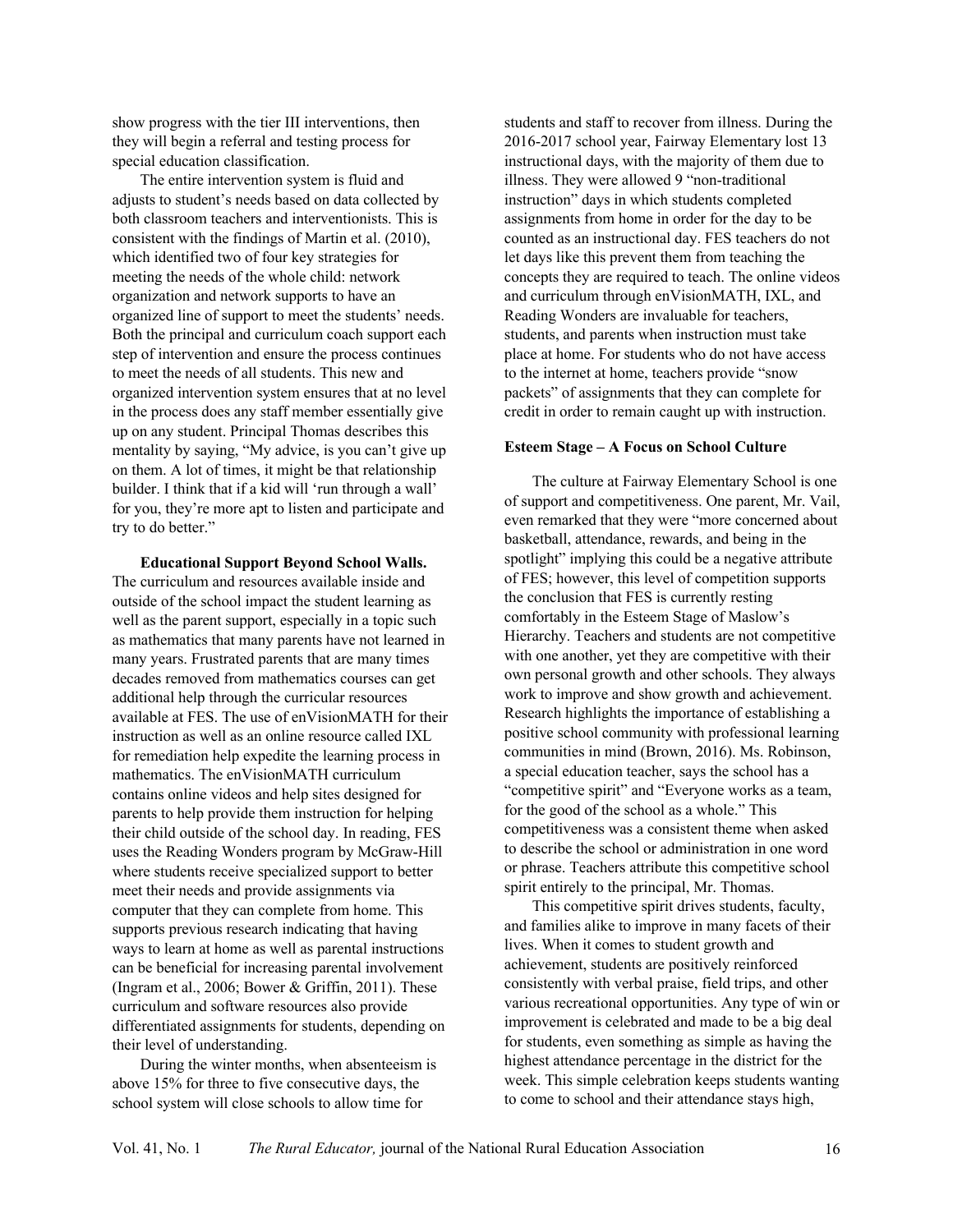ensuring students maximize their time for instruction and interventions.

Similarly, teachers are competitive in that they want to improve their own practices and classrooms. Teachers seek out help for anything they need and provide support for other teachers when needed. They come together as a team to be the best school they can possibly be. When asked about the school's success, Ms. Hall, an instructional assistant, responded, "I think because everybody works together, you know, everybody wants what is best for our kids and we want to see our kids succeed."

#### **Final Remarks**

FES, considered an at-risk school, has persevered through remarkable odds to be the highest performing elementary school in its district. Their efforts have established a competitive nature among *all* of their stakeholders that keeps their motivation high. While every school is different, FES has found a recipe for success that other administrators and school personnel can learn from and replicate. Using Maslow's Hierarchy to focus on the needs of the school and children, one "rung of the ladder" at a time, is a success model but must be replicated with specific tactics that meet the needs of the student population and community.

There is not an "overnight success" potion for improving in school accountability measures. It happens over time and with gradual increases and a changing focus as goals are met. When Principal Thomas started at FES in 2008, they were in the lowest ten percent of schools in their state. They were still in that lowest ten percent in 2013. In 2014, they jumped to the  $38<sup>th</sup>$  percentile, and in 2015, 7 years after Principal Thomas began, they rose to the 90<sup>th</sup> percentile. It is important to note, however, that the population of students did not change. The percentage of students on "Free and Reduced Lunch" fares are a common SES indicator in schools and FES currently has over 90% of students on a free or reduced lunch fare, which hasn't changed since Principal Thomas was hired. What has changed is the school culture and the pride the students take in their school, their academics, and their community.

Mr. Lyle describes the culture by saying, "it's not just our test scores, the fact we went *from school of crisis to distinguished*…it's successful because our atmosphere is not just our school – our students know we care about them. The staff – and that includes administration to cooks and janitors, to aides, teachers, and even our volunteers…the kids know they're taken care of. They know we'll take care of them no matter what and we're teaching them what they need to know." Principal Thomas agrees, saying "That's one of our secrets here…even for kids poverty stricken like we have here, they need us…drive it in them and instill in them that relationship; Know more about them than their test grade; Know about them outside of school." That spirit and pride for a school and community is the change that this school needed when they were in crisis mode merely eight years ago. The first step was focusing on those physiological needs in Maslow's Hierarchy. Then, following each subsequent step has taken this at-risk school to distinguished status.

## **References**

- Anburaj Balraj, N. (2017). Foundational elements of Maslow's Hierarchy of Needs and Jesus Christ's teachings of human need management. *Catalyst*, *15*(1), 77-88.
- Barley, Z. A., & Beesley, A. D. (2007). Rural school success: What can we learn. *Journal of Research in Rural Education*, *22*(1), 1-16.

Biddle, C., Sutherland, D.H., & McHenry-Sorber, E. (2019). On resisting "awayness" and being a good insider: Early career scholars revisit Coladarci's swan song a decade later. *Journal of Research in Rural Education, 35*(7), 1-16. https://doi.org/10.26209/jrre3507

Bower, H., & Griffin, D. (2011). Can the Epstein model of parental involvement work in a highminority, high-poverty elementary school? A case study. *Professional School Counseling*, *15*(2), 77-87.

https://doi.org/10.1177/2156759x1101500201

- Brookman, D. M. (1989). Maslow's hierarchy and student retention. *NACADA Journal, 9*(1), 69-74. https://doi.org/10.12930/0271-9517-9.1.69
- Brown, G. (2016). Leadership's Influence: A Case Study of an Elementary Principal's Indirect Impact on Student Achievement. *Education*, *137*(1), 101-115.

Butterworth, B., & Weinstein, R. S. (1996). Enhancing motivational opportunity in elementary schooling: A case study of the ecology of principal leadership. *The Elementary*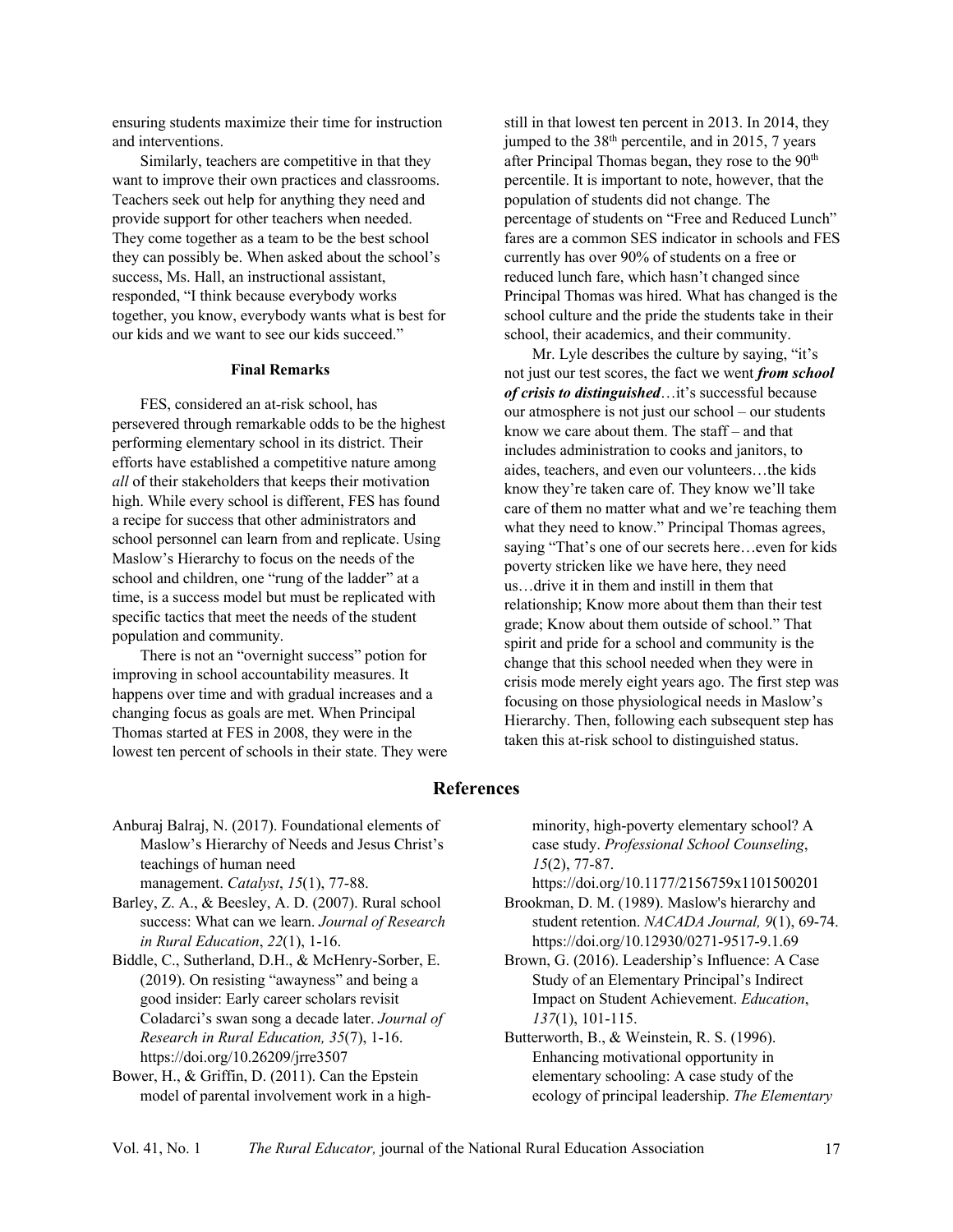*School Journal*, 57-80.

https://doi.org/10.1086/461849

CASEL (2003). *Safe and sound: An educational leader's guide to evidence-based social and emotional learning (SEL) programs*. Chicago: CASEL.

Cheng, L., & Qi, W. (2015). A study of farmers' rationality based on Maslow's Hierarchy of Needs. *Asian Agricultural Research*, *7*(12), 63- 68.

Cooper, J. E., Ponder, G., Merritt, S., & Matthews, C. (2005). High-performing high schools: Patterns of success. *NASSP Bulletin*, *89*(645), 2-23. https://doi.org/10.1177/019263650508964502

Creswell, J. W., & Miller, D. L. (2000). Determining validity in qualitative inquiry. *Theory into Practice, 39*(3), 124-130. https://doi.org/10.1207/s15430421tip3903\_2

Darling-Hammond, L., Ramos-Beban, N., Altamirano, R.P., Hyler, M.E. (2016). *Be the change: Reinventing school for student success.* New York: Teachers College Press.

Education Trust. (1999). *Dispelling the myth: High poverty schools exceeding expectations.*  Washington, DC: Author.

Fisher, M. H. and Royster, D. (2016). Mathematics teachers' support and retention: Using Maslow's Hierarchy to understand teachers' needs. *International Journal of Mathematics Education in Science and Technology (47)*, 7, pp. 993-1008. https://doi.org/10.1080/0020739X.2016.1162333

Fulkerson, G. & Thomas, A. R. (2019). *Urbanormativity: Reality, Representation, and Everyday Life*. Lanham: Lexington Books.

Harry, B., Sturges, K. M., & Klingner, J. K. (2005). Mapping the process: An exemplar of process and challenge in grounded theory analysis. *Educational Researcher, 34*(2), 3-13. https://doi.org/10.3102/0013189x034002003

Ingram, M., Wolfe, R. B., & Lieberman, J. M. (2007). The role of parents in high-achieving schools serving low-income, at-risk populations. *Education and Urban Society*, *39*(4), 479-497. https://doi.org/10.1177/0013124507302120

Kannapel, P. J., & Clements, S. K. (2005). *Inside the black box of high-performing high-poverty schools: A report from the Prichard Committee for Academic Excellence.* Lexington, KY: Prichard Committee for Academic Excellence. http://people.uncw.edu/kozloffm/highperforming highpoverty.pdf

Kearney, W. S., Herrington, D. E., & Aguilar, D. V. (2012). Beating the odds: Exploring the 90/90/90 phenomenon. *Equity & Excellence in Education*, *45*(2), 239-249.

https://doi.org/10.1080/10665684.2012.661248

Lee, J.M., & Hanna, S. D. (2015). Savings Goals and Saving Behavior from a Perspective of Maslow's Hierarchy of Needs. *Journal of Financial Counseling & Planning*, *26*(2), 129-147. https://doi.org/10.1891/1052-3073.26.2.129

Lee, P., & Bierman, K. L. (2015). Classroom and teacher support in kindergarten: Associations with the behavioral and academic adjustment of low-income students. *Merrill-Palmer Quarterly*, *61*(3), 383-411. https://doi.org/10.13110/merrpalmquar1982.61.3

.0383 Martin, M., Fergus, E., & Noguera, P. (2010). Responding to the needs of the whole child: A case study of a high-performing elementary school for immigrant children. *Reading & Writing Quarterly*, *26*(3), 195-222. https://doi.org/10.1080/10573561003769582

Maslow, A. H. (1943). A theory of human motivation. *Psychological Review*, *50*, 370-396. https://doi.org/10.1037/h0054346

McLeskey, J., Waldron, N. L., & Redd, L. (2012). A Case Study of a Highly Effective, Inclusive Elementary School. *The Journal of Special Education, 48*(1), 59-70. https://doi.org/10.1177/0022466912440455

Merriam, S. B. (2009). Qualitative research: A guide to design and implementation. San Francisco: John Wiley & Sons.

Priestley, M. (2011). Schools, teachers, and curriculum change: A balancing act? *Journal of Educational Change, 12*(1), 1-23. https://doi.org/10.1007/s10833-010-9140-z

Smith, J. G. (2006). Parental involvement in education among low-income families: A case study. *School Community Journal*, *16*(1), 43.

Weller, L. D. (1982). Principals, meet Maslow: A prescription for teacher retention. *NASSP Bulletin, 66*(456), 32-36. https://doi.org/10.1177/019263658206645605

Woolner, P., Thomas, U., Tiplady, L. (2018). Structural change from physical foundations: The role of the environment in enacting school change. *Journal of Educational Change, 19*(2), 223-242. https://doi.org/10.1007/s10833-018- 9317-4